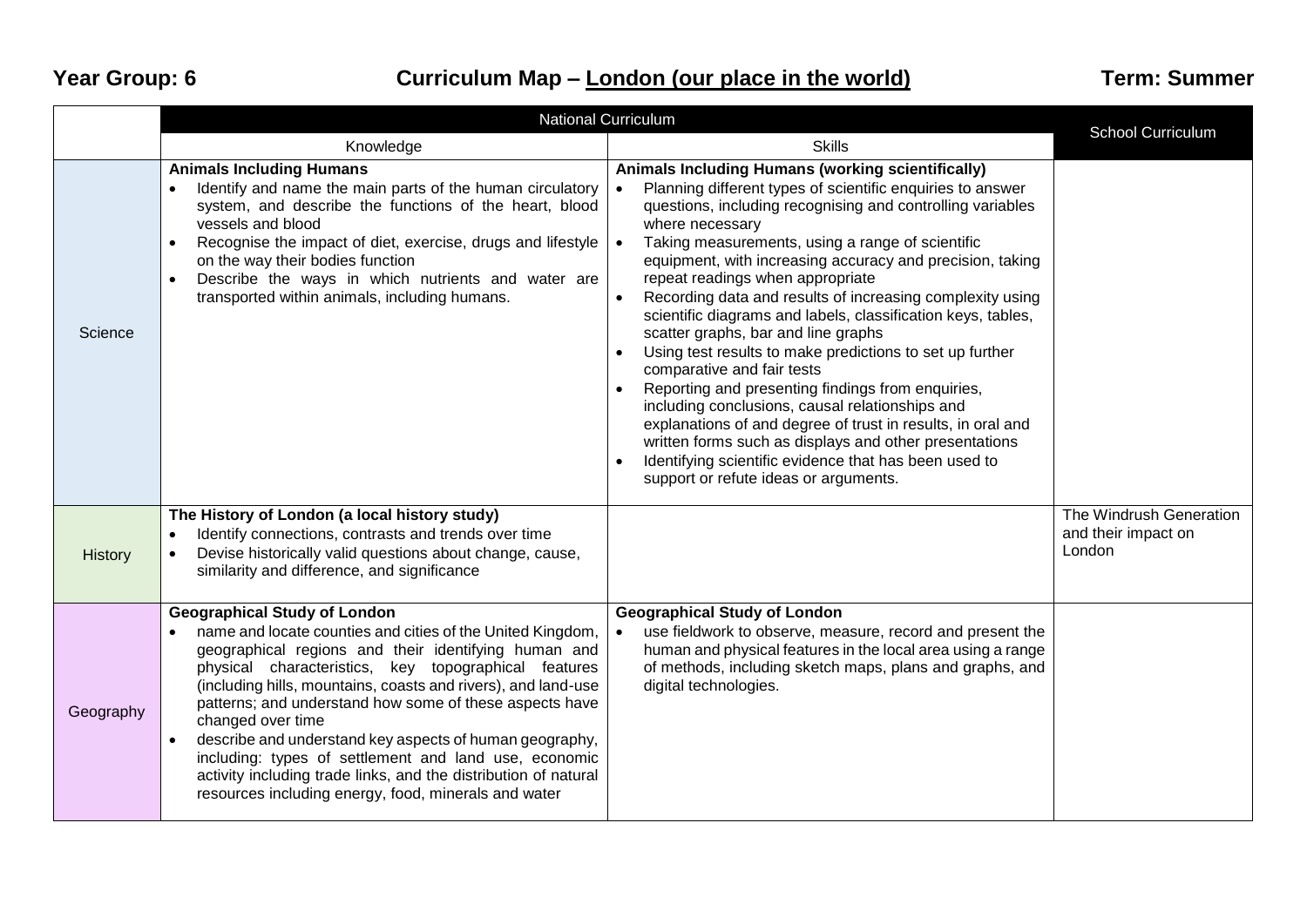| Art                    | <b>Print Making (London Landmarks)</b><br>Know about great artists, architects and designers in<br>history.                                                                                                                                                                                                                                                                                                                                                                                                                                                                                                                                                                                                      | <b>Print Making (London Landmarks)</b><br>To create sketch books to record their observations and<br>use them to review and revisit ideas<br>To improve their mastery of art and design techniques,<br>including drawing, painting and sculpture with a range of                                                                          |  |
|------------------------|------------------------------------------------------------------------------------------------------------------------------------------------------------------------------------------------------------------------------------------------------------------------------------------------------------------------------------------------------------------------------------------------------------------------------------------------------------------------------------------------------------------------------------------------------------------------------------------------------------------------------------------------------------------------------------------------------------------|-------------------------------------------------------------------------------------------------------------------------------------------------------------------------------------------------------------------------------------------------------------------------------------------------------------------------------------------|--|
| Design &<br>Technology | <b>Moving Bridges</b><br>generate, develop, model and communicate their ideas<br>through discussion, annotated sketches, cross-sectional<br>and exploded diagrams, prototypes, pattern pieces and<br>computer-aided design<br>select from and use a wider range of materials and<br>components, including construction materials, textiles and<br>ingredients, according to their functional properties and<br>aesthetic qualities<br>apply their understanding of how to strengthen, stiffen and<br>reinforce more complex structures                                                                                                                                                                           | materials [Paper Block Printing]<br><b>Moving Bridges</b>                                                                                                                                                                                                                                                                                 |  |
| Computing              | Filming (Create a short TV Advert about London)<br>use search technologies effectively, appreciate how results<br>are selected and ranked, and be discerning in evaluating<br>digital content<br>select, use and combine a variety of software (including<br>internet services) on a range of digital devices to design<br>and create a range of programs, systems and content that<br>accomplish given goals, including collecting, analysing,<br>evaluating and presenting data and information<br>use technology safely, respectfully and responsibly;<br>$\bullet$<br>recognise acceptable/unacceptable behaviour;<br>identify a range of ways to report concerns about content<br>$\bullet$<br>and contact. | Filming (Create a short TV Advert about London)                                                                                                                                                                                                                                                                                           |  |
| R.E.                   | Judaism (Prayer and Worship of God)<br>Understand how does the role of a Jew change after their<br>Bar/Bat Mitzvah<br><b>Islam (Transition Bridging)</b><br>Understand why the story of the crying camel is important<br>to Muslims<br>Understand what values the story of the crying camel is<br>$\bullet$<br>trying to teach Muslims                                                                                                                                                                                                                                                                                                                                                                           | <b>Judaism (Prayer and Worship of God)</b><br>Research how the Shema tells Jews to keep their religion<br>alive<br>Find out why the home and synagogue are equally<br>important in a Jewish person's life<br><b>Islam (Transition Bridging)</b><br>Find out how do Muslims put these beliefs/values into<br>practice in their daily lives |  |